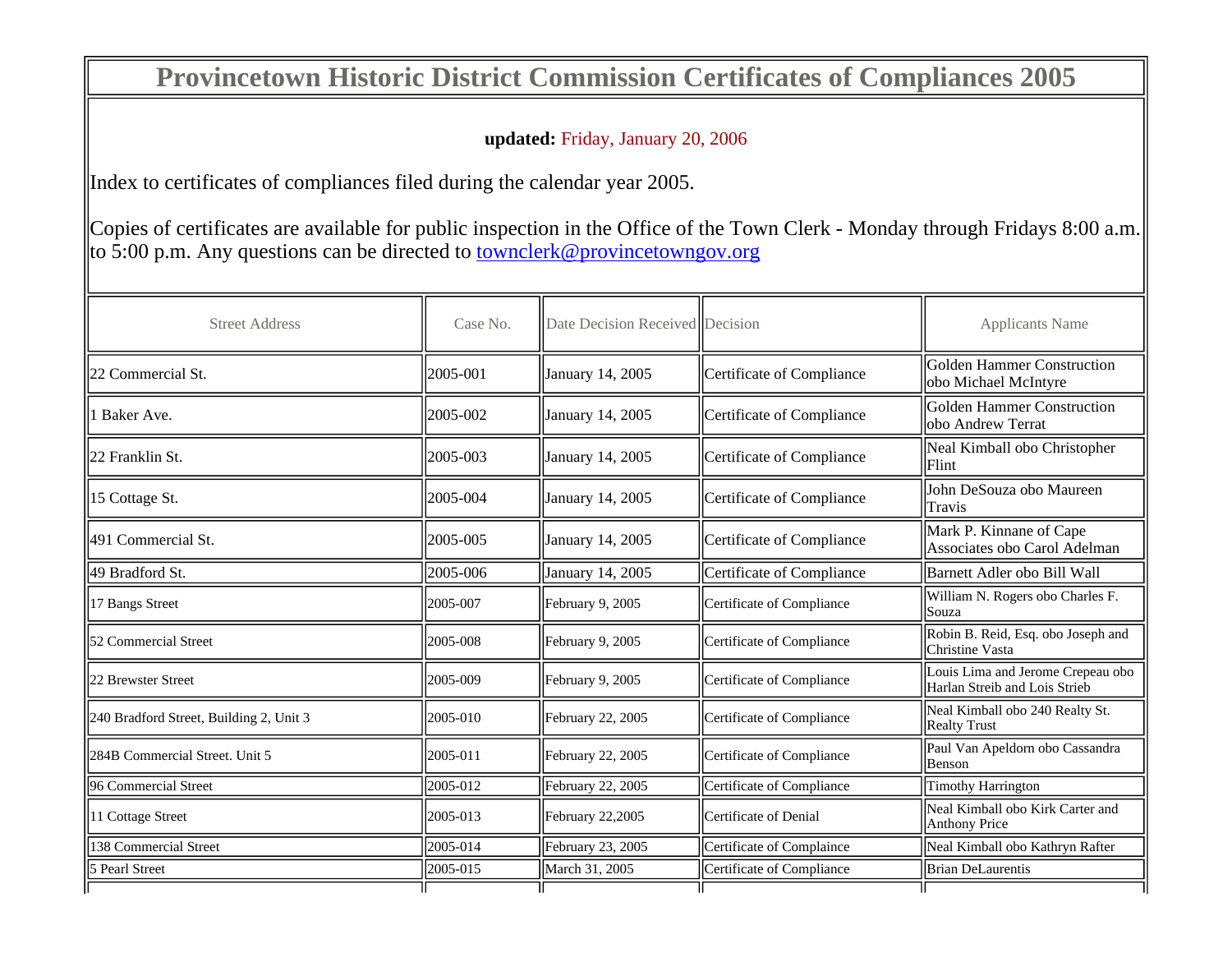| 299 Commercial Street     | 2005-016 | March 31, 2005     | Certificate of Compliance  | Michael Janopolis, for Brito Realty<br>Trust              |
|---------------------------|----------|--------------------|----------------------------|-----------------------------------------------------------|
| 240 Bradford St., Unit 2  | 2005-017 | March 31, 2005     | Certificate of Compliance  | Kevin Bazarian obo J.D. Bower                             |
| 10 West Vine Street       | 2005-18  | April 6, 2005      | Certificate of Compliance  | Victor DePoalo obo David Silva                            |
| 35 Bradford Street        | 2005-19  | May 3, 2005        | Certificate of Compliance  | Richard Murray obo Bradford<br>Montello Realty            |
| 371-373 Commercial Street | 2005-20  | May 3, 2005        | Certificate of Compliance  | Thomas Capizzi, Jr. obo Berg Family<br>Trust              |
| 14 Center Street          | 2005-22  | June 17, 2005      | Certificate of Compliance  | Peter Page obo Jean Marino                                |
| 19 Court Street           | 2005-24  | May 3, 2005        | Certificate of Compliance  | Neal Kimball obo Michael Perry                            |
| 3 Fishburn Court          | 2005-25  | May 9, 2005        | Certificate of Compliance  | Tom Thompson                                              |
| 290D Bradford Street      | 2005-26  | May 3, 2005        | Certtificate of Compliance | Robert Valois obo Brian Ganson                            |
| 90 Commercial Street      | 2005-32  | May 9, 2005        | Certificate of Compliance  | Frederick and Joy Long                                    |
| 9 Standish Avenue         | 2005-33  | June 17, 2005      | Certificate of Compliance  | Sean Pendergast obo Lawrence Yahn                         |
| 14 Brewster Street        | 2005-34  | May 9, 2005        | Certificate of Compliance  | Neal Kimball obo Brad West                                |
| 586 Commercial Street     | 2005-35  | May 9, 2005        | Certficiate of Compliance  | Neal Kimball obo Patricia Gatto                           |
| 184 Bradford Street       | 2005-37  | May 9, 2005        | Certificate of Compliance  | Peter Schweizer                                           |
| 49A Commercial Street     | 2005-38  | January 10, 2006   | Certificate of Compliance  | Dr Artemis S. Pinkerson                                   |
| 44-48 Pearl Street        | 2005-39  | June 23, 2005      | Certificate of Compliance  | William N. Rogers obo Lois G. Streib                      |
| 6 Atlantic Street         | 2005-40  | June 3, 2005       | Certificate of Compliance  | Barnett Adler obo Brenda Dean and<br>Jill Smith           |
| 8 Cook Street             | 2005-41  | June 3, 2005       | Certificate of Compliance  | Neal Kimball obo Thomas Ravenel                           |
| 10 Washington Avenue      | 2005-42  | June 23, 2005      | Certificate of Compliance  | Neal Kimball obo Vernon Brown                             |
| 10 Commercial Street      | 2005-43  | June 3, 2005       | Certificate of Compliance  | Glenn Cesan                                               |
| 151A Commercial Street    | 2005-44  | June 17, 2005      | Certificate of Compliance  | Joe Smith                                                 |
| 47 Commercial Street      | 2005-45  | June 23, 2005      | Certificate of Compliance  | Robert Valois and David Martin                            |
| 4 Atwood Lane             | 2005-48  | June 23, 2005      | Certificate of Compliance  | Steve and Samantha MacNicoll obo<br>Dr. G. Bruce Head III |
| 30-32 Pearl Street        | 2005-49  | June 17, 2005      | Certificate of Compliance  | Peter Page obo Steven Nason and<br>Paul Glover            |
| 172 Bradford Street       | 2005-50  | June 23, 2005      | Certificate of Compliance  | John DeSouza obo John Spazarini and<br>Jim Cottone        |
| 5 Conant Street           | 2005-51  | September 8, 2005  | Certificate of Compliance  | Neal Kimball obo John Yandrisovitz                        |
| 9 Washington Avenue       | 2005-61  | September 8, 2005  | Certificate of Compliance  | Pat Costa                                                 |
| 35 Bradford Street        | 2005-62  | September 8, 2005  | Certificate of Compliance  | Rick Murray obo Montello Realty<br>Trust                  |
| 27 Tremont Street         | 2005-63  | September 8, 2005  | Certificate of Compliance  | Tom Burke and Axel Brunger                                |
| 6 Washington Street       | 2005-64  | September 8, 2005  | Certificate of Compliance  | Michael Isrtvanko                                         |
| 5 Pleasant Street         | 2005-66  | September 28, 2005 | Certificate of Compliance  | Robert Valois                                             |
|                           |          |                    |                            |                                                           |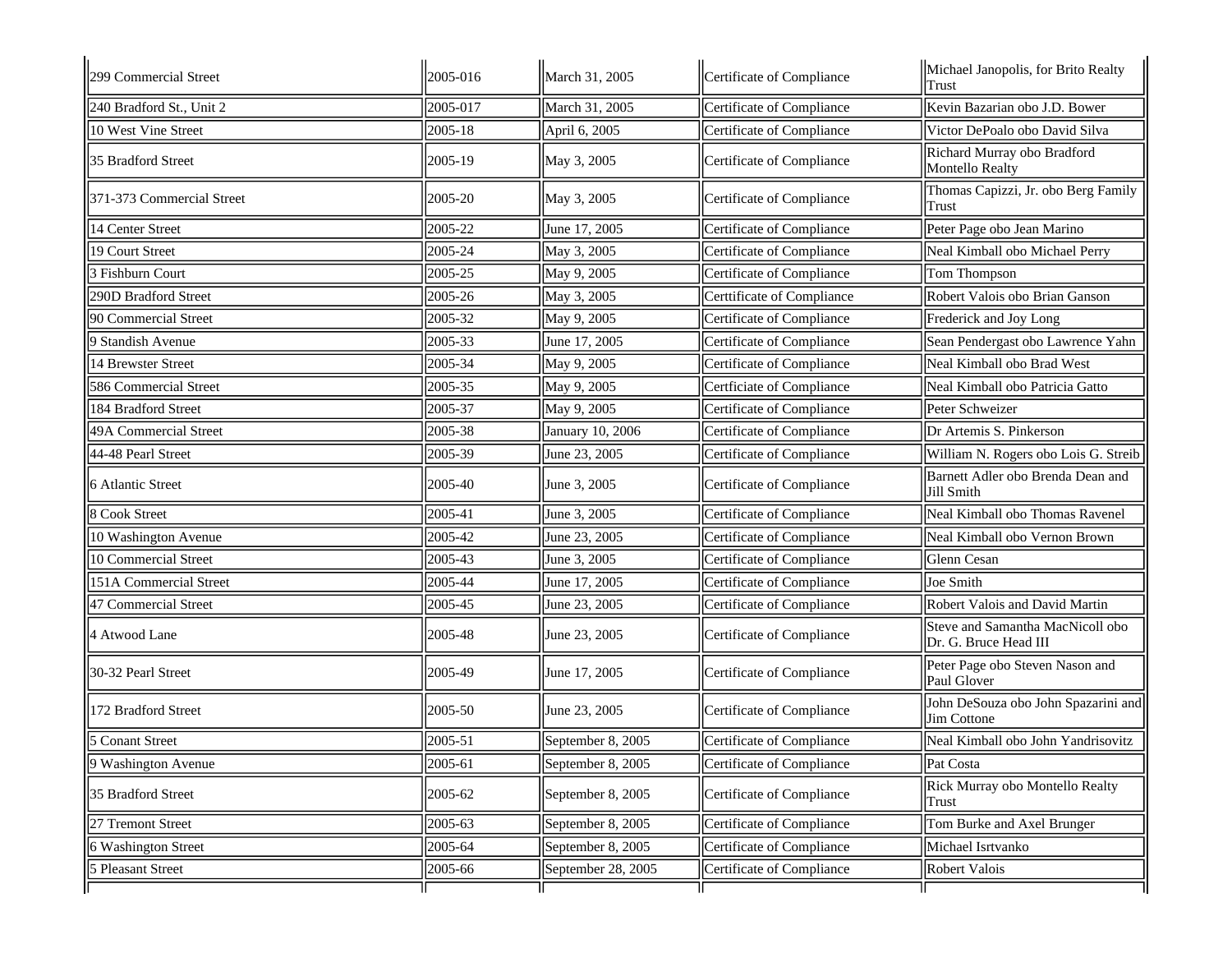| 10 Washington Ave             | 2005-67        | January 19, 2006   | Certificate of Compliance | Neal Kimball obo Vernon Brown                        |
|-------------------------------|----------------|--------------------|---------------------------|------------------------------------------------------|
| 9 Dyer Street                 | 2005-68        | October 11, 2005   | Certificate of Compliance | John DeSouza obo Ron Reil                            |
| 7 Cook Street                 | 2005-69        | September 28, 2005 | Certificate of Compliance | Deborah Paine                                        |
| 463 Commercial Street         | 2005-70        | September 22, 2005 | Certificate of Compliance | Neal Kimball obo Peter J. Petas                      |
| 32 Bradford Street            | 2005-71        | September 28, 2005 | Certificate of Compliance | William N. Rogers II obo Enco<br><b>Realty Trust</b> |
| 361A Commercial Street        | 2005-72        | January 19, 2006   | Certificate of Compliance | Fred Ambrose for China Trust                         |
| <b>361B Commercial Street</b> | 2005-72        | January 19, 2006   | Certificate of Compliance | Fred Ambrose for China Trust                         |
| 457-459 Commercial Street     | 2005-73        | November 22, 2005  | Certificate of Compliance | Sasha Richter                                        |
| 3 Fishburn Court              | 2005-74        | January 19, 2006   | Certificate of Compliance | Tom Thompson                                         |
| 3 Fishburn Court              | 2005-75        | November 22, 2005  | Certificate of Compliance | Tom Thompson                                         |
| 59 Commercial Street          | 2005-76        | November 22, 2005  | Certificate of Complaince | <b>Thomas Roberts</b>                                |
| 186 Bradford Street           | 2005-77        | November 22, 2005  | Certificate of Complaince | Marcene Marcoux                                      |
| 25 Tremont St, Unit F2        | 2005-78        | December 8, 2005   | Certificate of Complaince | Richard Bergman                                      |
| 577 Commercial Street         | 2005-79        | November 29, 2005  | Certificate of Complaince | Nicholas Klesaris                                    |
| 491 Commercial Street         | Admin Approval | November 29, 2005  | Certificate of Compliance | Mark Kinnane                                         |
| 12 Alden Street               | 2005-80        | November 29, 2005  | Certificate of Compliance | Catherine Brown                                      |
| <b>75 Commercial Street</b>   | 2005-81        | November 29, 2005  | Certificate of Compliance | <b>Barry Barnes</b>                                  |
| 214 Commercial Street         | 2005-82        | December 8, 2005   | Certificate of Compliance | Paul DeRuyter                                        |
| 291 Commercial Street         | 2005-83        | January 19, 2006   | Certificate of Compliance | Hake Nominee Trust, Steve Boggess<br>trustee         |
| 7 West Vine Street            | 2005-84        | January 19, 2006   | Certificate of Compliance | Thadd & Julie Papetsas                               |
| 184 Commercial Street         | 2005-85        | January 19, 2006   | Certificate of Compliance | Neal Kimball obo Eileen Roland                       |
| 15 Cottage Street             | 2005-86        | January 19, 2006   | Certificate of Compliance | Peters Prop Mgmt obo Kensington<br>Gardens           |
| <b>76 Commercial Street</b>   | 2005-87        | January 19, 2006   | Certificate of Compliance | Kevin Bazarian obo Ann Sanders and<br>Deborah Heller |
| 263 Bradford Street           | 2005-88        | December 8, 2005   | Certificate of Compliance | Neal Kimball obo David Silva                         |
| 448 Commercial Street         | 2005-89        | December 8, 2005   | Certificate of Compliance | John Reis obo Jackie Abromitis                       |
| 147 Commercial Street, Unit 5 | 2005-90        | December 8, 2005   | Certificate of Compliance | John Reis obo Jim Rhea                               |
| 566 Commercial Street         | 2005-91        | December 8, 2005   | Certificate of Compliance | <b>Barnett Adler</b>                                 |
| 142 Bradford Street           | 2005-92        | December 8, 2005   | Certificate of Compliance | Adrien Padille                                       |
|                               |                |                    |                           |                                                      |